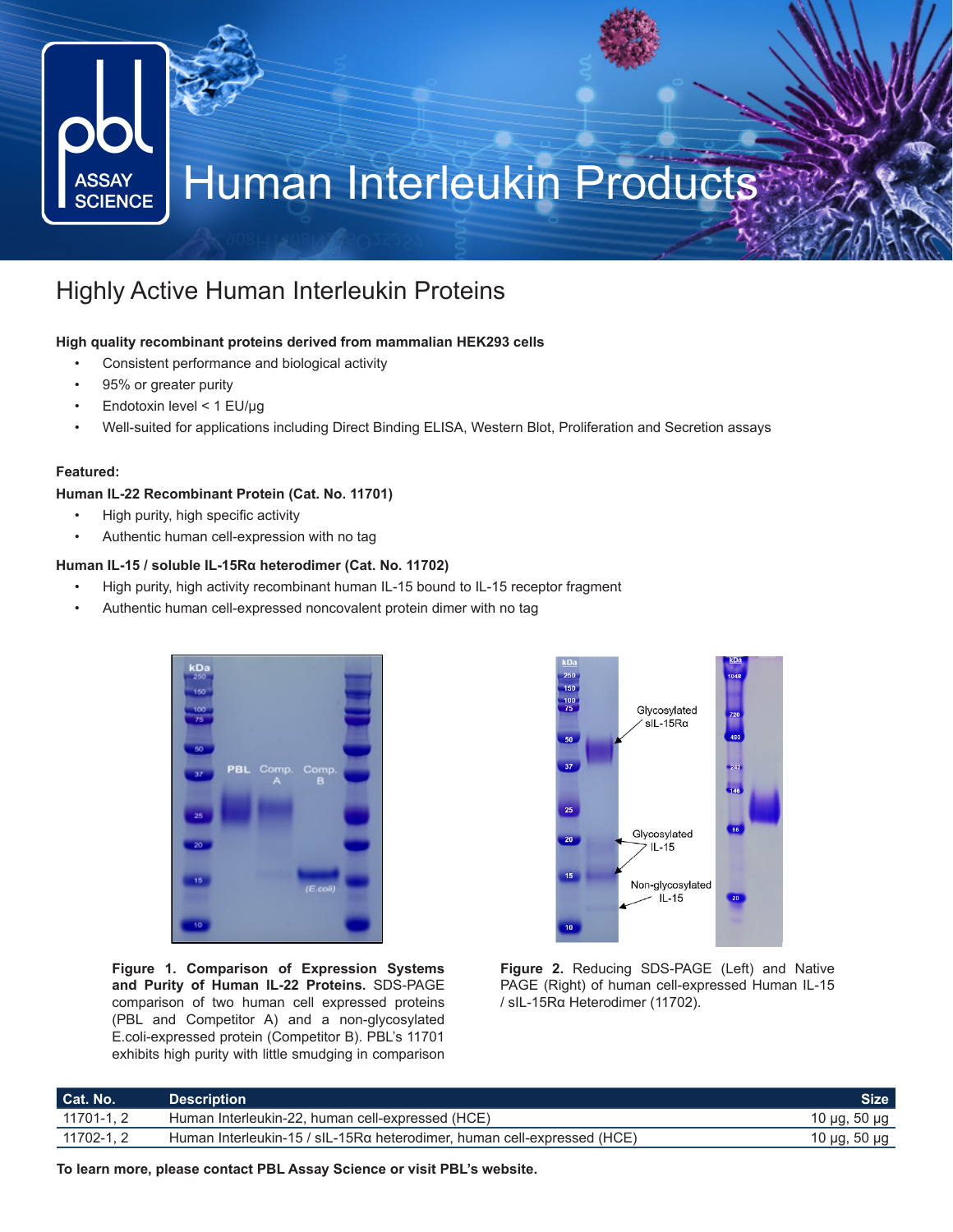# **Human Interleukin 22 (IL-22) ELISA**

**Detect and quantitate human IL-22 in Serum, Plasma, or Tissue Culture Media.**

Interleukin-22 (IL-22) is a member of the IL-10 family of cytokines. Other names include IL-TIF and Zcyto18. IL-22 is produced by a variety of cells including TH1, TH17, TH22 T-cells, NKT cells, ILC3, neutrophils and macrophages. IL-22 targets primarily non-hemopoietic cells such as stromal and epithelial cells. IL-22 has both protective effects, such as hepatocyte and epithelial cell survival, and pro-inflammatory effects. It is also implicated in autoimmune diseases such as Systemic Lupus Erythematosus, Rheumatoid Arthritis and Psoriasis. IL-22 is often considered a hallmark of IL-17 driven immune responses.

## **Human IL-22 ELISA (Cat. No. 41701)**

### *High Sensitivity*

- Sub-picogram LLOQ (assay range 0.78 50 pg/ml) provides accurate quantification of Human IL-22 levels in healthy and disease sera samples
- Robust matrix tolerance in serum, plasma and tissue culture media, including different IL-22 related disease sera
- Inter- and intra-assay CVs of < 10% provide consistent and reproducible results

| <b>Disease Patient</b><br><b>Serum</b> | $%$ IL-22<br><b>Detectability</b><br>$(n=10$ each) | IL-22 Conc<br>Range (pg/ml) | Mean IL-22<br>Conc (pg/ml) | $%$ CV |
|----------------------------------------|----------------------------------------------------|-----------------------------|----------------------------|--------|
| Atopic<br><b>Dermatitis</b>            | 100%                                               | $2.30 - 32.16$              | 14.77                      | 2.14%  |
| Psoriasis                              | 100%                                               | $1.25 - 25.99$              | 5.13                       | 3.82%  |
| Rheumatoid<br>Arthritis                | 100%                                               | $1.98 - 9.47$               | 5.58                       | 3.66%  |
| <b>Systemic Lupus</b><br>Erythematosus | 100%                                               | $1.55 - 9.22$               | 3.13                       | 4.70%  |

**Table 1.** 41701 exhibits high detectability of endogenous IL-22 in autoimmune / IL-22 related disease sera

**Figure 3.** Competitive Comparison for Healthy and Disease Sera Readability between 41701 and Competitor A



**To learn more, please contact PBL Assay Science or visit PBL's website.**